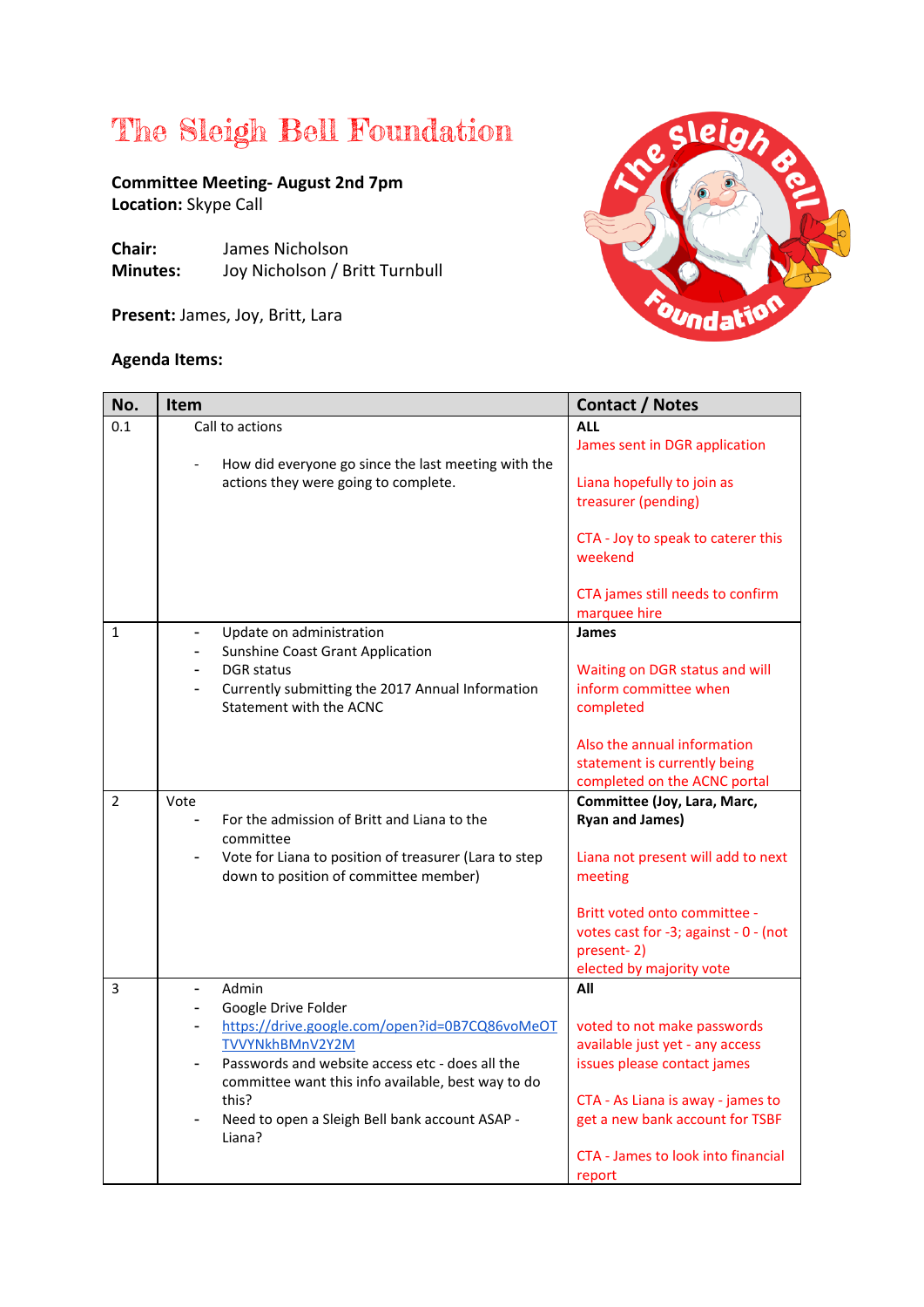|   | Need to create a 2016/17 financial report - how do<br>$\blacksquare$<br>we do this ? James can complete but need template<br>etc. |                                                                                                                     |
|---|-----------------------------------------------------------------------------------------------------------------------------------|---------------------------------------------------------------------------------------------------------------------|
| 4 | Xmas event 2017<br>$\blacksquare$                                                                                                 | All                                                                                                                 |
|   | <b>Budget</b><br>$\blacksquare$<br><b>Numbers</b><br>$\overline{\phantom{a}}$                                                     | $11 - 3.30$                                                                                                         |
|   | Begin planning basics<br>$\overline{\phantom{a}}$                                                                                 | CTA - James to create a budget<br>and email around for thoughts                                                     |
|   |                                                                                                                                   | numbers -70<br>no invites - put info on website<br>and invites from zazzle etc -<br>CTA - britt to do invite design |
|   |                                                                                                                                   | Gift packs-yes - need budget - joy<br>suggests kites - keep to show bag<br>style                                    |
|   |                                                                                                                                   | CTA - bouncy castle - james to<br>find quotes and prices                                                            |
|   |                                                                                                                                   | CTA - Britt to look at the cost of a<br>petting zoo                                                                 |
|   |                                                                                                                                   | CTA - james to look for carol<br>singers again this year                                                            |
|   |                                                                                                                                   | CTA - james to contact mens shed<br>to make up a wooden sleigh or<br>throne for santa                               |
|   |                                                                                                                                   | CTA - ALL - we need a santa -<br>everyone please look for suitable<br>candidates                                    |
|   |                                                                                                                                   | football and cricket for older kids                                                                                 |
|   |                                                                                                                                   | garden games - everyone to<br>consider options                                                                      |
|   |                                                                                                                                   | golf buggy rides                                                                                                    |
|   |                                                                                                                                   | simple crafts - drawing and<br>sticking etc - make you own xmas<br>decs                                             |
|   |                                                                                                                                   | great big lolly buffet - greatest<br>ever!!                                                                         |
|   |                                                                                                                                   | can we rent raindeer?                                                                                               |
|   |                                                                                                                                   | where can we get a massive xmas<br>tree from? - ask mens shed to<br>make one?                                       |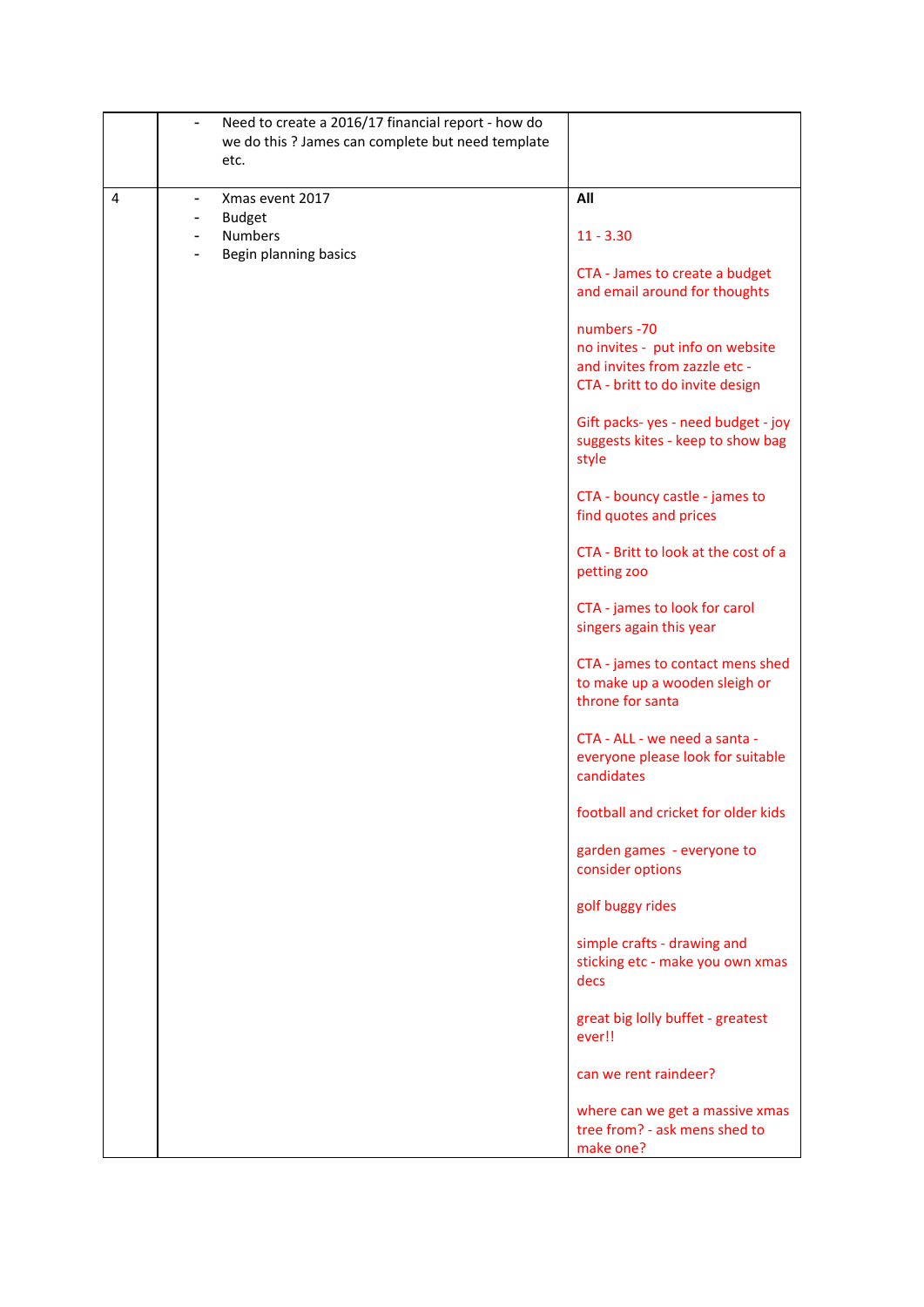| 5              | <b>Fundraising</b>    |                                                       | All                            |
|----------------|-----------------------|-------------------------------------------------------|--------------------------------|
|                |                       | Funding for this years event                          |                                |
|                |                       | Fundraising ideas - implement some ideas              | CTA - Lara looking at funding  |
|                |                       |                                                       | from Hutchies and report back  |
|                |                       |                                                       | CTA - James to complete budget |
|                |                       |                                                       | in order to have the 2017      |
|                |                       |                                                       | fundraising target             |
|                |                       |                                                       |                                |
| 6              | A.O.B                 |                                                       | Open                           |
|                |                       |                                                       |                                |
|                |                       | James: can we write a role description for the        | <b>No A.O.B</b>                |
|                |                       | different roles within the committee to pass onto the |                                |
|                |                       | next person should someone leave - didn't complete    |                                |
|                |                       | this yet - will complete before next meeting<br>A.O.B |                                |
|                |                       |                                                       |                                |
| $\overline{7}$ | Next meeting schedule |                                                       |                                |
|                |                       | Date                                                  |                                |
|                |                       | Location                                              |                                |

Please see below the Call to Actions (CTA) and Questions (Q.) -

#### **Joy**

CTA - Joy to speak to caterer this weekend

### **Britt**

- CTA britt to do invite design
- CTA Britt to look at the cost of a petting zoo

#### **James**

CTA - James to create a budget and email around for thoughts

CTA - bouncy castle - james to find quotes and prices

CTA - james to look for carol singers again this year

CTA - james to contact mens shed to make up a wooden sleigh or throne for santa

CTA james still needs to confirm marquee hire